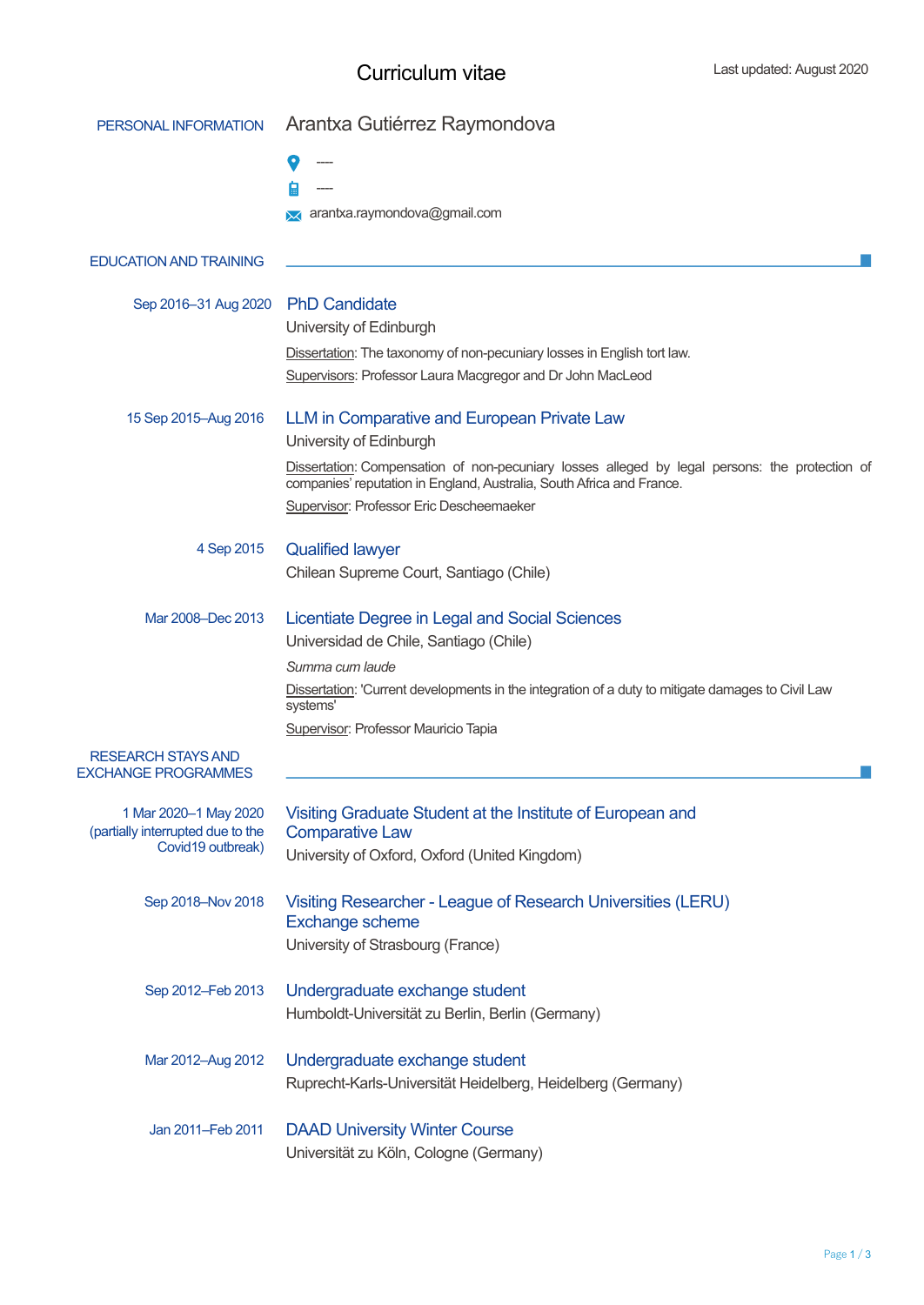| <b>WORK EXPERIENCE</b>  |                                                                                                                                                                                                                                                                                                                      |                             |                    |                   |                |  |  |
|-------------------------|----------------------------------------------------------------------------------------------------------------------------------------------------------------------------------------------------------------------------------------------------------------------------------------------------------------------|-----------------------------|--------------------|-------------------|----------------|--|--|
| 30 Jul 2017-29 May 2018 |                                                                                                                                                                                                                                                                                                                      |                             |                    |                   |                |  |  |
|                         | <b>Tutor in Tort (Delict)</b><br>The University of Edinburgh (Scotland)                                                                                                                                                                                                                                              |                             |                    |                   |                |  |  |
|                         |                                                                                                                                                                                                                                                                                                                      |                             |                    |                   |                |  |  |
| Sep 2017-Mar 2018       | <b>Pre-Moot Organiser</b>                                                                                                                                                                                                                                                                                            |                             |                    |                   |                |  |  |
|                         | The University of Edinburgh (Scotland)<br>Appointed organiser of the 7th Edinburgh International Commercial Arbitration Pre-Moot in preparation                                                                                                                                                                      |                             |                    |                   |                |  |  |
|                         | for the 25th Willem C. Vis International Commercial Arbitration Moot in Vienna                                                                                                                                                                                                                                       |                             |                    |                   |                |  |  |
| 26 Nov 2014–30 Aug 2015 | <b>Research Assistant</b>                                                                                                                                                                                                                                                                                            |                             |                    |                   |                |  |  |
|                         | Mauricio Tapia Lawyers, Santiago (Chile)                                                                                                                                                                                                                                                                             |                             |                    |                   |                |  |  |
|                         | I was research assistant to Professor Mauricio Tapia carrying out the background research for legal<br>opinions on request by the Chilean Ministry of Economy, the National Women's Service, the National<br>Consumer Service, as well as arbitration procedures. Translation of legal reports (Spanish to English). |                             |                    |                   |                |  |  |
| 21 Dec 2014-21 Jun 2015 | Intern                                                                                                                                                                                                                                                                                                               |                             |                    |                   |                |  |  |
|                         | Ministry of Justice, Santiago (Chile)                                                                                                                                                                                                                                                                                |                             |                    |                   |                |  |  |
|                         | Human Rights Office of the Legal Assistance Foundation                                                                                                                                                                                                                                                               |                             |                    |                   |                |  |  |
| 1 Aug 2011-1 Mar 2012   | Analyst                                                                                                                                                                                                                                                                                                              |                             |                    |                   |                |  |  |
|                         | Deloitte, Santiago (Chile)                                                                                                                                                                                                                                                                                           |                             |                    |                   |                |  |  |
|                         | Tax & Legal, Mining team                                                                                                                                                                                                                                                                                             |                             |                    |                   |                |  |  |
| 28 Feb 2012             | Interpreter                                                                                                                                                                                                                                                                                                          |                             |                    |                   |                |  |  |
|                         | Public Prosecution Service, Santiago (Chile)                                                                                                                                                                                                                                                                         |                             |                    |                   |                |  |  |
|                         | On-site interpreter for the Chilean Public Prosecution Service. Pre-trial and trial interpretation (Spanish<br>to Bulgarian, Bulgarian to Spanish)                                                                                                                                                                   |                             |                    |                   |                |  |  |
| Mar 2009-Mar 2012       | Teaching Assistant (ad honorem)                                                                                                                                                                                                                                                                                      |                             |                    |                   |                |  |  |
|                         | Universidad de Chile, Santiago                                                                                                                                                                                                                                                                                       |                             |                    |                   |                |  |  |
|                         | • Institutes of Roman Law                                                                                                                                                                                                                                                                                            |                             |                    |                   |                |  |  |
|                         | Roman Law of Obligations<br>٠                                                                                                                                                                                                                                                                                        |                             |                    |                   |                |  |  |
|                         | Introduction to Law<br>٠                                                                                                                                                                                                                                                                                             |                             |                    |                   |                |  |  |
| <b>PERSONAL SKILLS</b>  |                                                                                                                                                                                                                                                                                                                      |                             |                    |                   |                |  |  |
| Mother tongues          | Spanish, Bulgarian                                                                                                                                                                                                                                                                                                   |                             |                    |                   |                |  |  |
| Foreign languages       | <b>UNDERSTANDING</b>                                                                                                                                                                                                                                                                                                 |                             |                    | <b>SPEAKING</b>   | <b>WRITING</b> |  |  |
| <b>CEFR Levels</b>      | Listening                                                                                                                                                                                                                                                                                                            | Reading                     | Spoken interaction | Spoken production |                |  |  |
| German                  | C <sub>1</sub>                                                                                                                                                                                                                                                                                                       | C <sub>1</sub>              | C <sub>1</sub>     | <b>B2</b>         | B <sub>2</sub> |  |  |
|                         | Goethe Zertifikat - C1                                                                                                                                                                                                                                                                                               |                             |                    |                   |                |  |  |
| French                  | C <sub>1</sub>                                                                                                                                                                                                                                                                                                       | C <sub>2</sub>              | C <sub>1</sub>     | <b>B2</b>         | <b>B2</b>      |  |  |
|                         | Test de connaissance du français (TCF) - C1                                                                                                                                                                                                                                                                          |                             |                    |                   |                |  |  |
| English<br>Russian      | C <sub>2</sub>                                                                                                                                                                                                                                                                                                       | C <sub>2</sub><br><b>B1</b> | C <sub>2</sub>     | C <sub>2</sub>    | C <sub>2</sub> |  |  |
| Italian                 | <b>B1</b><br>A <sub>2</sub><br>A2<br><b>B1</b><br><b>B1</b>                                                                                                                                                                                                                                                          |                             |                    |                   |                |  |  |
|                         |                                                                                                                                                                                                                                                                                                                      |                             |                    |                   |                |  |  |